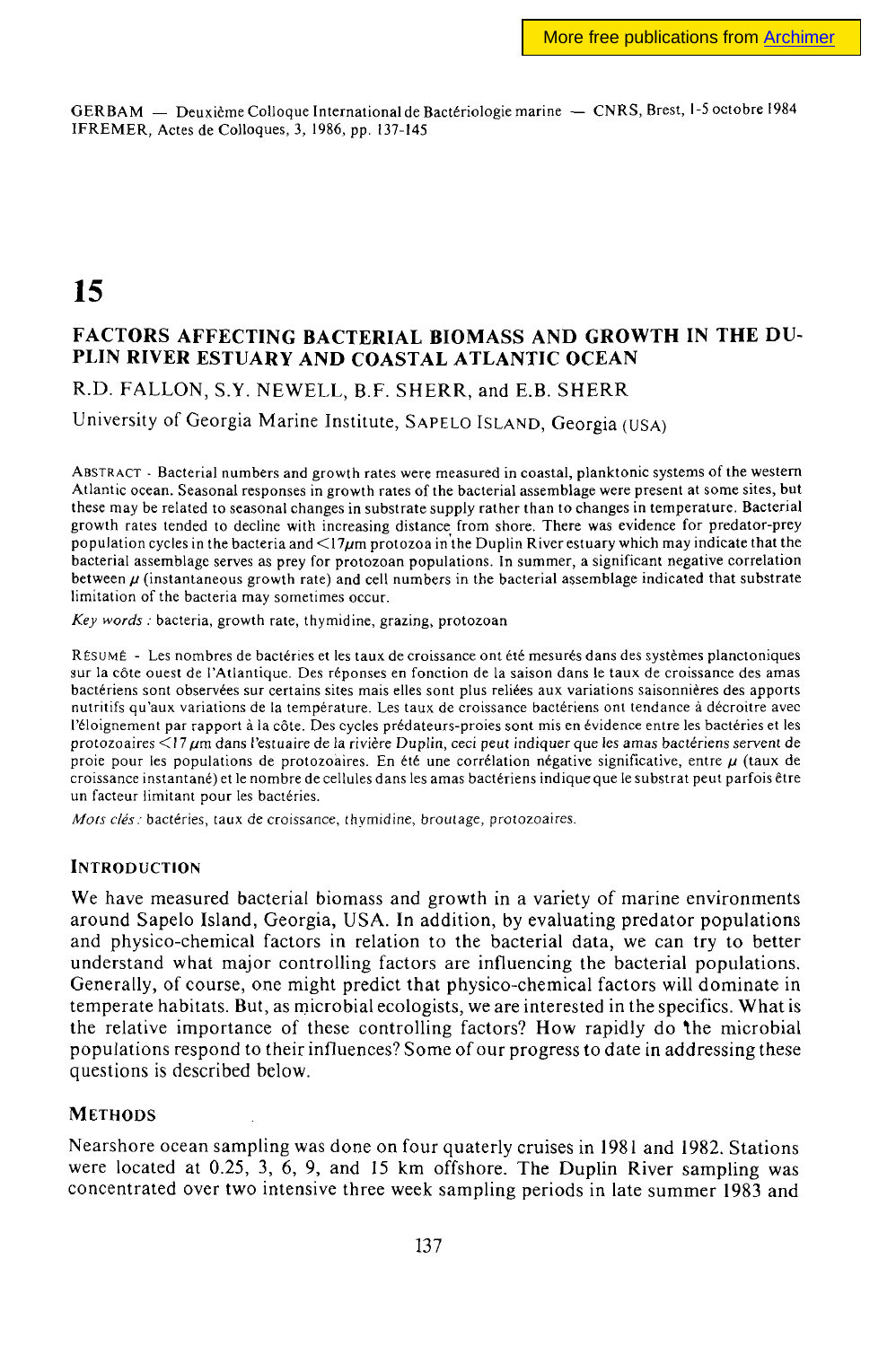mid-winter (984. One station near the mouth and one station 11 km up the estuary were sampled. Detailed physical descriptions of these coastal areas may be found in Imberger et al. (1983), and Oertel and Dunstan (1981). Bacterial biomass was estimated by acridine orange direct counts (AODC) and microscopic cell sizing (Hobbie *et al. \911;* Newell and Fallon, 1982). Bacterial growth rates were estimated using the 3H-thymidine incorporation technique (Fuhrman and Azam, 1980, 1982; Moriarty and Pollard, 1981; Newell and Fallon, 1982). Changes in cell numbers were also used to estimate growth rates in calibration experiments used to establish the factor for cells produced per mole of thymidine incorporated. Tritiated thymidine (New England Nuclear, 50 Ci/mmole) was added to a final concentration of 20 nmolar. Protozoan biomass was estimated by the direct count epifluorescence method of Sherr and Sherr (1983).

#### RESULTS AND DISCUSSION

Instantaneous growth rates of the nearshore planktonic bacteria based on tritiated thymidine incorporation,  $\mu$  (thy), and temperature showed a moderately strong correlation (Fig. 1). With all four cruises included,  $r^2 = 0.329$ , showing that temperature (or perhaps an unknown covarying factor) accounted for about  $1/3$  of the variation in  $\mu$ (thy) for all nearshore data. One may also note the tendency for growth rates to decrease with increasing distance from shore. Also of interest is the difference in seasonal response for station 1 and station 5. Station 1 shows a strong seasonal response, whereas station 5 shows little or no seasonal response. Stations between 1 and 5 show an intermediate seasonal response.



Figure I: Temperature vs.µ(thy) for nearshore ocean studies. Stations 1, 2, 3, 4, & 5 are 0.25, 3, 6, 9, & 15 km is offshore, respectively. A logarithmic growth model is assumed for  $\mu$  values throughout this work.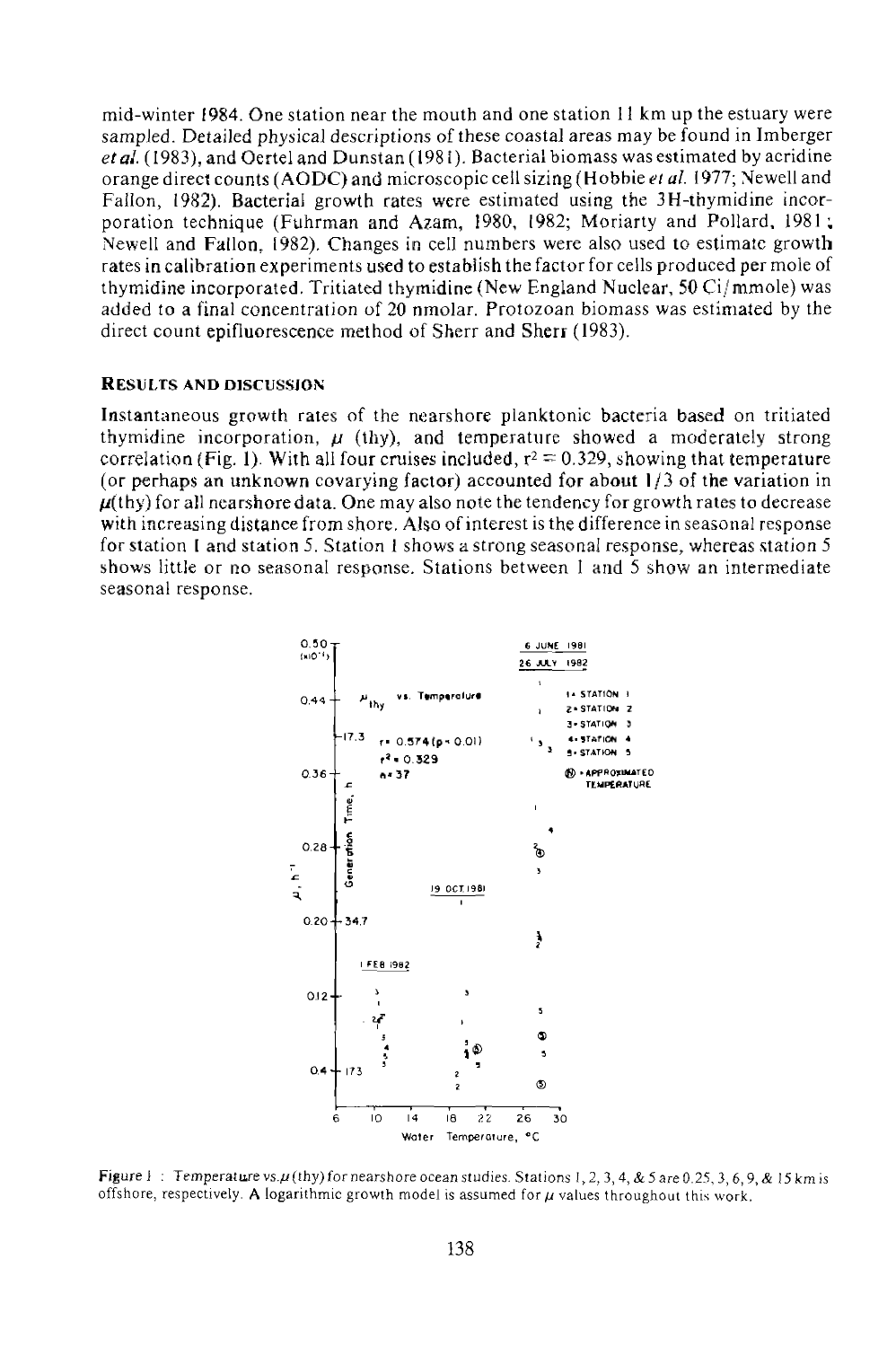The cause for this difference is unclear, but our current hypothesis is that perhaps it is not temperature but some underlying factor correlated with temperature that is responsible for this seasonal response. For example, reducing sugar-release from, *Spartina* peaks in the warner months (Pakulski, University of Georgia, Institute of Ecology, pers. comm.) Also, phytoplankton production peaks in mid to late August (Thomas, 1966). Input of bacterial substrates could thus yield a growth response which is positively correlated with temperature, but not necessarily directly dependent on temperature. One would expect this response to be dampened as we move farther offshore, since both the marsh-estuary influence and phytoplankton production decline with distance from shore (Thomas, 1966, 1970). Growth rates in Duplin River populations appeared to show no significant correlation with temperature (Fig. 2). Growth rates were generally higher than in the nearshore ocean and rather similar during both the summer and winter sampling periods. Although winter growth rates tended to be lower than summer growth rates at the lower station, they were not significantly lower.



Figure 2 - Temperature vs.  $\mu$  (thy) for Duplin River stations.

Thus, seasonal factors appeared to be of only moderate importance, but what of short term biological factors ? Is there any evidence for classical population dynamics in these bacterial assemblages? Fenchel (1982) has described classical, out-of-phase predatorprey cycles with periods of 16 days in flagellate and bacterial populations in Limfjord, Denmark. Fuhrman *et al.* (1983) have reported that bacterial grazers annually consume a major fraction of bacterial production in nearshore waters of Long Island Sound. Our data also indicate that the bacterial assemblages in the Georgia estuaries may often be under intense grazing pressure. Indications for periodic changes in biomass in the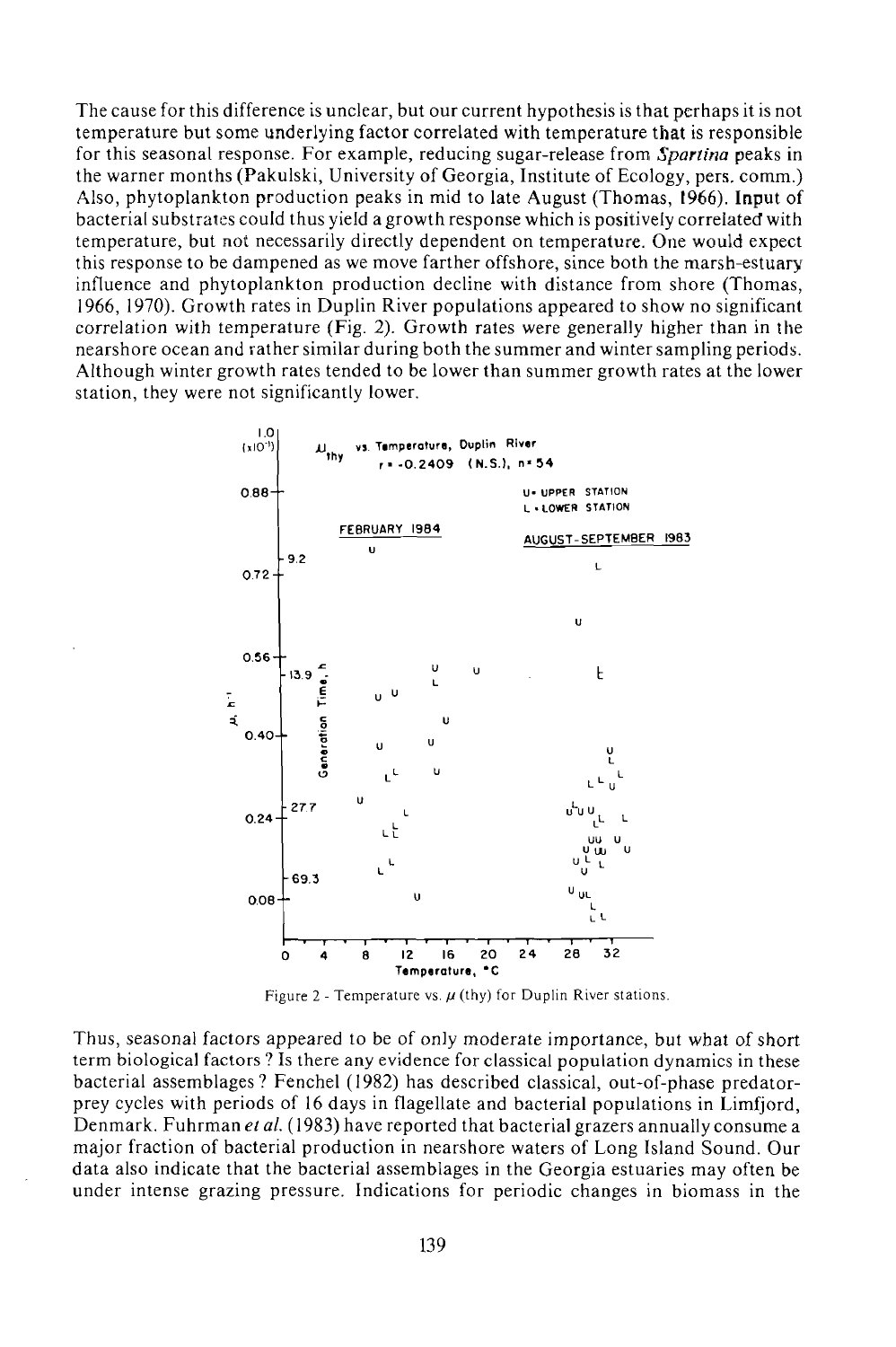bacterial and protozoan populations are especially strong in upper station data (Fig. 3). Summer data show out-of-phase cycles with a period of about 8-10 days. Although a similar period is evident in the winter data, the cycles appear to be almost in phase. Examining the lower station, we see once again that summer data show more evidence for periodicity than do the winter data, but in both cases the amplitude is smaller than in upper station data for the corresponding season.



Figure 3 : Three-point moving average plot of bacterial and protozoan biomass for the Duplin River stations. Data have been smoothed using a three-point moving average technique (Arkin and Colton, 1970).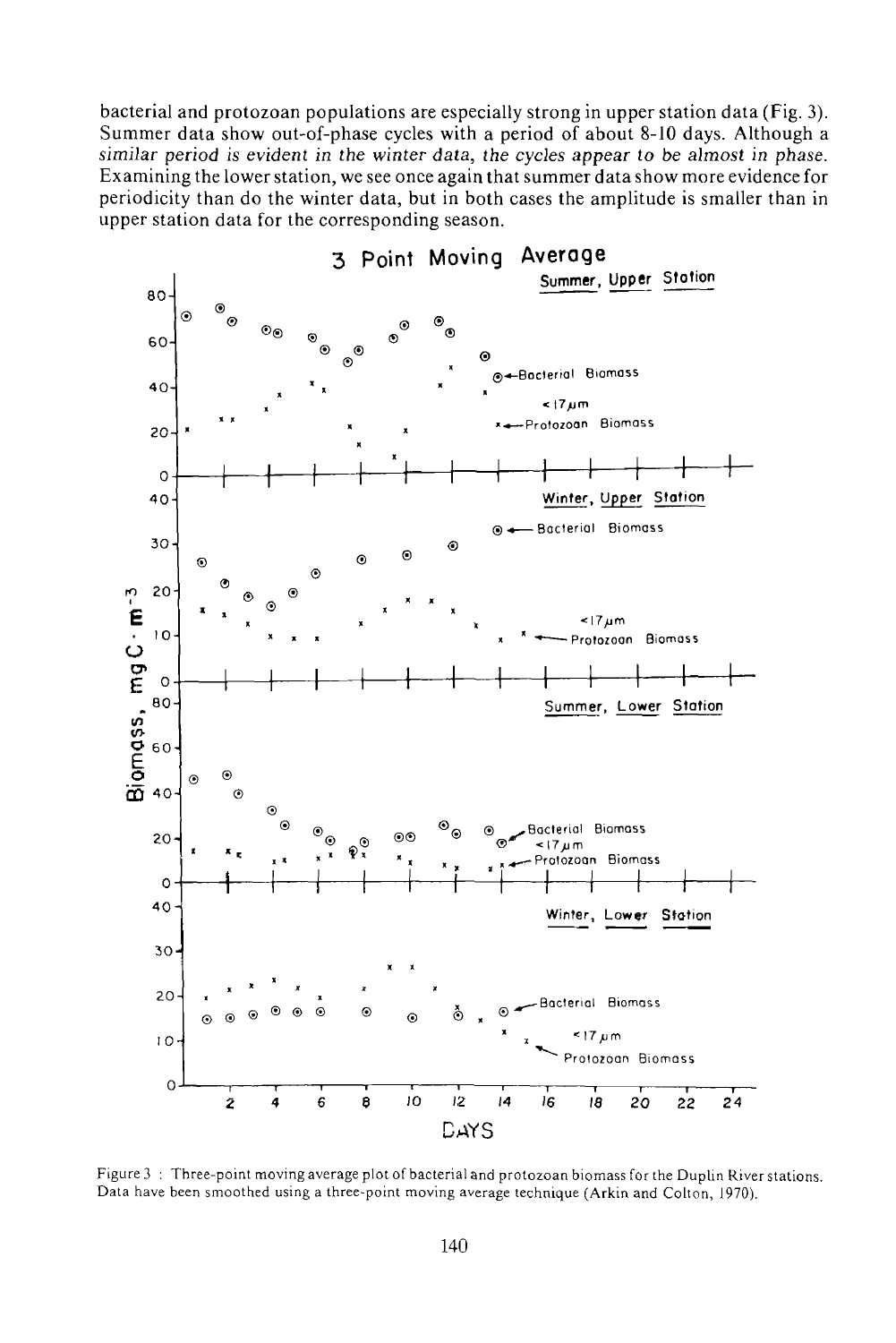With this evidence in mind we have also tested the relationship between  $\mu$  (thy) and numbers of bacteria. Except for the one summer thunderstorm data point, there was generally a negative correlation between total numbers and  $\mu$  (thy) (Fig. 4). Summer data show this very strongly and are responsible for the negative relationship seen when all data are compared. Without the thunderstorm point,  $r = -0.455$ , indicating a highly significant negative correlation. Although weaker with the thunderstorm point included, the relationship is still significant. If we then examine the individual data sets, winter sets show no significant relationships. In contrast, without the thunderstorm data point, both summer sets show significant negative correlations.



Figure 4 : Bacterial numbers vs.  $\mu$  (thy) for the Duplin River stations. Various correlation data are shown at right.

Our interpretation of these data is as follows. In the summer, when top-level consumers such as fish and invertebrate larvae are present (Daiber, 1982), bacteria may sometimes escape from protozoan predation, because protozoa, the bacterial predators, are being eaten by higher level consumers. It may sometimes then be possible for bacterial populations to build up to a level where substrate becomes limiting. Thus, high numbers can mean slow generation time. In the winter, when these higher consumers are absent, protozoan numbers are never reduced to levels low enough to allow bacteria to escape prédation. Minimum biomass of protozoa was lowest in the summer at both stations (Fig. 3), supporting the hypothesis of possibly less consistent protozoan grazing pressure in the summer. This also leads to an explanation of the summer thunderstorm point. Storms have been shown by Chalmers *et al.* (in press) to be very important in the overall DOC (dissolved organic carbon) balance in the marsh-estuarine system. Thunderstorms at low tide, as this one was, wash large amounts of DOC into the Duplin River. Thus, high numbers and high growth rates were possible in the bacterial assemblage because of substrate inputs from the thunderstorm. Comparisons of Figs  $3 \& 4$  on Day 13 (date of the thunderstorm). Summer, Upper Station also support our argument for bacteria being under strong grazing pressure, although the bacteria were growing at a rapid rate (Fig. 4),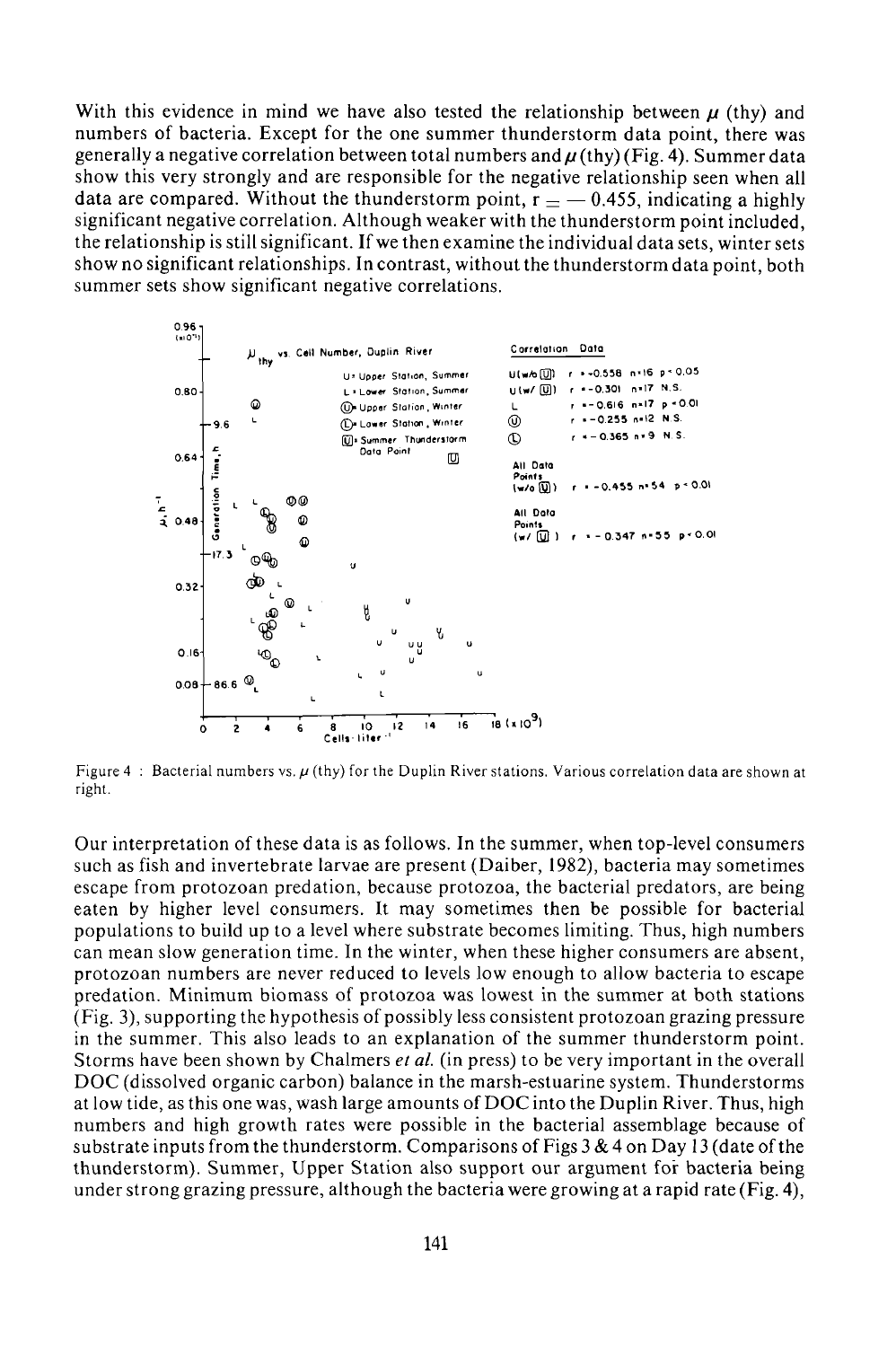the overall population was in a decline phase (Fig. 3). One possible cause for such observations would be harvesting by the expanding protozoan assemblage (Fig. 3) which kept the bacterial assemblage in check. In general, considering the relatively rapid growth of the bacterial populations, some persistent loss mechanism (grazing?) must be present in the Duplin, since bacterial biomass showed no long term increase over the two sampling periods.

A negative correlation between numbers and growth rate in the bacterial population may not always be the case. Nearshore data show a significant positive correlation between these two variables (Fig. 5). Our data on protozoan numbers are, unfortunately, not sufficient to analyse protozoan-bacterial relationships in the nearshore ocean. Perhaps here bacteria never escape protozoan predation (we note that bacterial numbers were never as high as in the upper Duplin), and the whole system is more in phase, with predators and prey populations increasing and decreasing as nutrient pulses move through the system.



Figure 5 : Bacterial numbers vs.  $\mu$  (thy) for the nearshore staions.

Finally, Table 1 gives some idea of the importance of bacterial production in relation to gross primary production in this coastal region. *One* may note that, although volumetric production showed a strong decrease with distance from shore, areal production was rather similar across the whole region. In all cases the bacterial production is equal to a few percent of the estimated phytoplankton production, with the fraction tending to increase as one moves from offshore into the marsh. The bacterial production values are,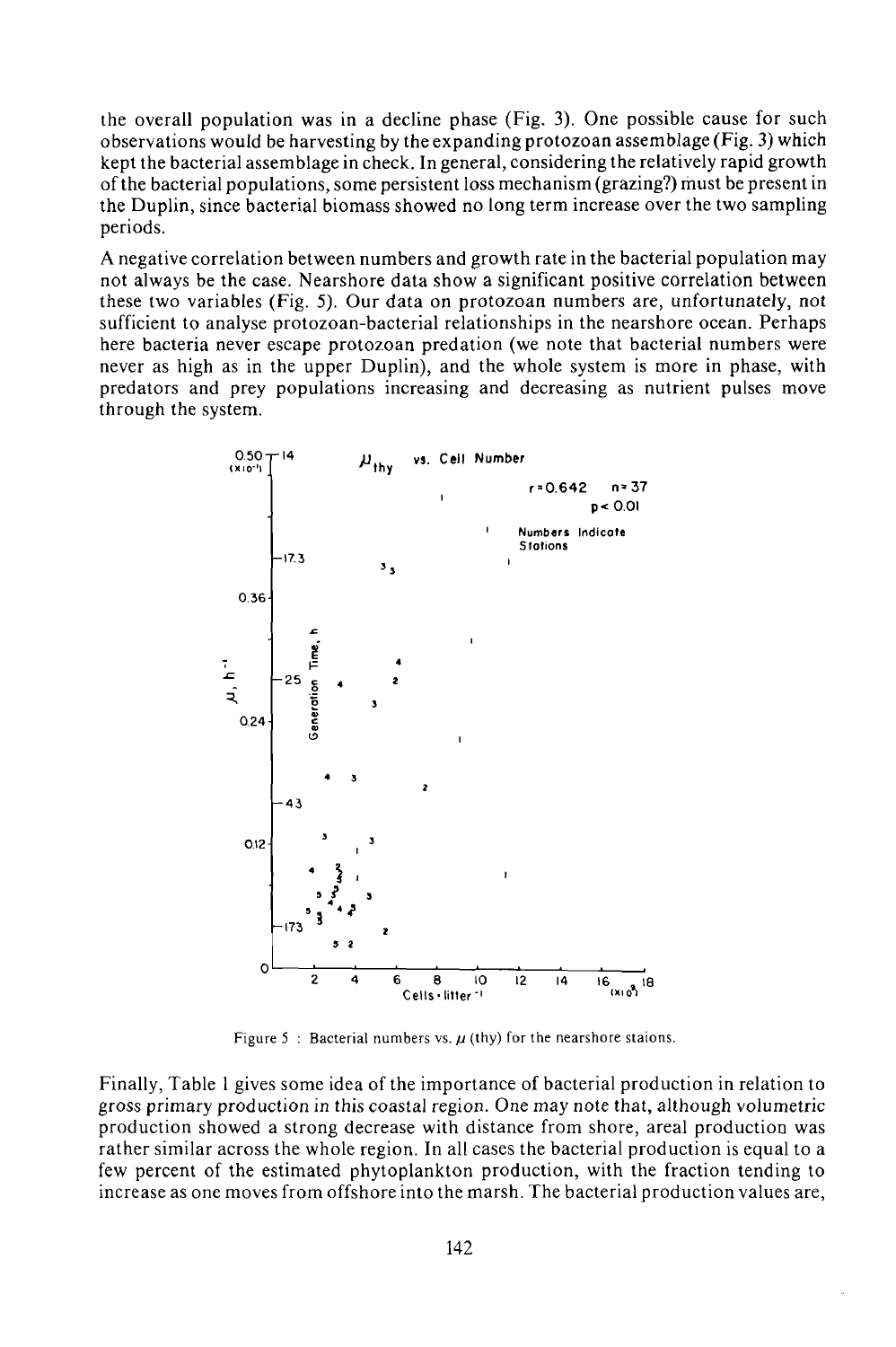|           |                | DEPTH <sub>m</sub>                                                      | PLANKTONIC BACTERIAL<br>PRODUCTION, mg C-m <sup>2</sup> d <sup>-1</sup> | PHYTOPLANKTON<br>PRODUCTION, mg C-m <sup>2</sup> d <sup>-1</sup><br>$($ % DOC) | <b>BACTERIAL</b><br>AS % OF                              | PHYTOPLANKTON |
|-----------|----------------|-------------------------------------------------------------------------|-------------------------------------------------------------------------|--------------------------------------------------------------------------------|----------------------------------------------------------|---------------|
| STATION 5 |                | 15.8                                                                    | 43 <sup>0</sup>                                                         | 1500(2)                                                                        | 2,9                                                      |               |
| STATION I |                | 2,4                                                                     | $116$ <sup>a</sup>                                                      | 3000 $(4)^{b}$                                                                 | 3.9                                                      |               |
|           | LOWER STATION  | 5                                                                       | 60 <sup>°</sup>                                                         | 990 (N.D.) <sup>C</sup>                                                        | 6.1                                                      |               |
| UPPER     | <b>STATION</b> | 1,5                                                                     | 45 <sup>o</sup>                                                         | 650 (N.D.)                                                                     | 6,9                                                      |               |
|           |                |                                                                         |                                                                         | N.D. = no data                                                                 |                                                          |               |
|           |                | a - based on 100 mgC cm <sup>2</sup> cell volume<br>(Follon at al 1983) |                                                                         | b-from Thomas (1966,1970)                                                      | c-from Pomeroy & Wiegert<br>(1981); E. Sherr pers. comm. |               |

Table 1 : Comparison of bacterial and phytoplankton carbon production in the nearshore ocean and Duplin River estuary.

however, of the same order of magnitude as the estimated DOC output from phytoplankton (Thomas, 1970). Overall, in comparison with other studies of bacterial production based on thymidine incorporation, bacterial production in Georgia coastal planktonic systems appears to be quite small in relation to primary production. Our data fall at the bottom end of the wide range of estimates reported from the literature (bacterial production as cell  $C = 0.6 - 42 \%$  of primary production) (Bell *et al.*, 1983; Fuhrman and Azam, 1982 ; Ducklow and Kirchman, 1983 ; Moriarty, in press ; Moriarty and Pollard, 1982 ; Riemann *et al,* 1982). Also, one must keep in mind that from the estuary out to about 10 km offshore, the planktonic community is receiving some DOC input from the marshes. Some of this too may be available for bacterial production. Thus, relative to other carbon fluxes in the planktonic system, planktonic bacterial production appears to be rather low. No clear explanation for this observation is available. However, one possible hypothesis is that in this shallow, well mixed system, much of the heterotrophic processing occurs in the benthos. Data on sedimentary bacterial production and nutrient regeneration support this hypothesis (Newell and Fallon, 1982; Fallon *et al,* 1983); but more data are needed in order to fully explain these relationships.

|                  |              |              | GROWTH RATE,h <sup>-1</sup> | TIME, h<br><b>GENERATION</b> |
|------------------|--------------|--------------|-----------------------------|------------------------------|
| <b>NEARSHORE</b> | <b>OCEAN</b> | <b>MEAN</b>  | Q 016                       | 43                           |
|                  |              | <b>RANGE</b> | $0.002 - 0.0458$            | $330 - 15.1$                 |
| <b>DUPLIN</b>    | <b>RIVER</b> | <b>MEAN</b>  | 0.028                       | 24                           |
|                  |              | <b>RANGE</b> | $0.004 - 0.076$             | $173 - 9.1$                  |

Table 2 : Mean and ranges for planktonic bacterial growth rates and generation times across the coastal region.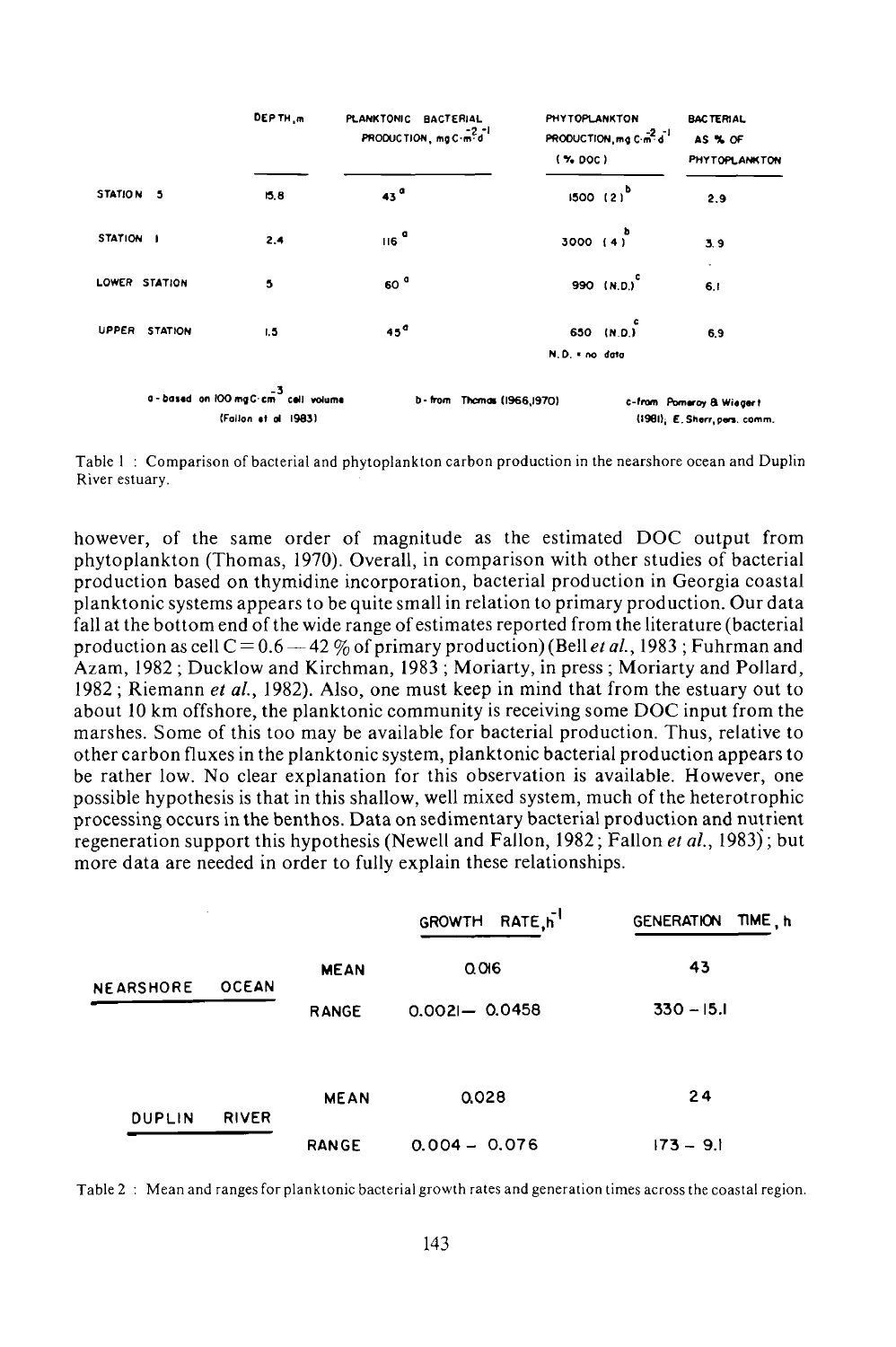In summary, bacterial growth rates sometimes showed little seasonal response in Georgia coastal planktonic systems. Although there was a strong seasonal response in the nearshore stations within 6 km of Sapelo Island, such a response was not evident at other sampling sites. The absence of a strong, consistent seasonal effect on growth implies that the populations can adapt to the seasonal temperature changes. With  $1/2$  the population being replaced every 1-2 days on average (Table 2), we would expect rapid physiological adjustements in the bacterial populations. Also, the limited annual temperature range, 7-30°C, minimizes the cost of adaptation. Bacterial growth rates are inversely related to distance from shore, probably due to decreasing substrate availability with increasing distance from shore. Data from the Duplin River studies indicate that some bacterial populations may undergo classical population fluctuations because of predator and/ or substrate limitations. Planktonic bacterial production in these systems is equivalent to only a small percentage of <sup>14</sup> CO<sub>2</sub> based estimates of phytoplankton production. Further data on the substrate inputs that actually drive the system are needed in order to better understand the behavior of the bacterial populations in these habitats.

#### **ACKNOWLEDGEMENTS**

Funding for this work kindly provided by the Sapelo Island Research Foundation and the National Science Found ation, Grands OCE-8214899 and -8219866. This is contribution number 535 of the U niversity of Georgia Marine Institute.

DAIBER F.C., 1982. Animals of the tidal marsh. Van Nostrand Reinhold Co. New York, N.Y., 406 pp.

DUCLOW H.W. & D.L. KIRCHMAN, 1983. Bacterial dynamics and distribution during a spring diatom bloom in the Hudson River Plume, USA. *J. Plankt. Res. 5:* 333-355.

FALLON R.D., S.Y., NEWELL\* C.S. HOPKINSON, 1983. Bacterial production in marine sediments: Will cell specific measures agree with whole system metabolism? *Mar. Ecol. Progr. Ser. II* .119-127.

FENCHELT, 1982. Ecology of heterotrophic microflagellates,. IV. Quantitative occurrence and importance as bacterial consumers. *Mar. Ecol. Prog. Ser. 9 :* 35-42.

FUHRMAN J.A. & F. AZAM, 1980. Bacterioplankton secondary production estimates for coastal waters of British Columbia, Antarctica, and Calibornia. Appl. Environ. Microbiol. 39:1085-1095.

FUHRAMN A. & F. AZAM, 1982. Thymidine incorporation as a measure of heterotrophic bacterioplankton production in marine surface waters : evaluation and field results. Mar. Biol. 66:109-120.

FUHRMAN J.A., J. MITCHELL & J. BAUER,1983. Bacterioplankton abundance and production in Long Island Sound: Seasonal cycle and implications regarding grazing. Abstract N-16, *Third International Symposium on Microbial Ecology, August 7-12, 1983,* Michigan State University, East Lansing, Michigan, USA.

HOBBIE J.E., R.J. DALEY & S.JASPER, 1977. Use of nuclepore filters for counting bacteria by fluorescence microscopy. *Appl. Environ. Microbiol. 33* .1225-1228.

IMERGER J., T. BERMAN R.R. CHRISTIAN E.B. SHERR D.E. WHITNEY L.R. POMEROY, R.G. WIEGERT& W.J. WIEBE, 1983. The influence of water motion on the distribution and transport of materials in a salt marsh estuary. Limnol. Oceanogr. 28 :201-2I4.

ARKIN H. & R.R. COLTON, 1970. Statistical methods. Barnes and Noble, Inc. 228 pp.

BELL R.T., AHLGREN G., AHLGREN I., 1983. Estimating bacterioplankton production by measuring 3(H)thymidine incorporation in a eutrophic Swedish lake. *Appl. Environ. Microbiol. 45* .1709-1721.

CHALMERS A.G., R. G. WIEGERT & P.L. WOLF (In press). Carbon balance in a salt marsh: interactions of diffusive export, tidal deposition and rainfallcaused erosion. *Est. Coast. Shelf Sci.*